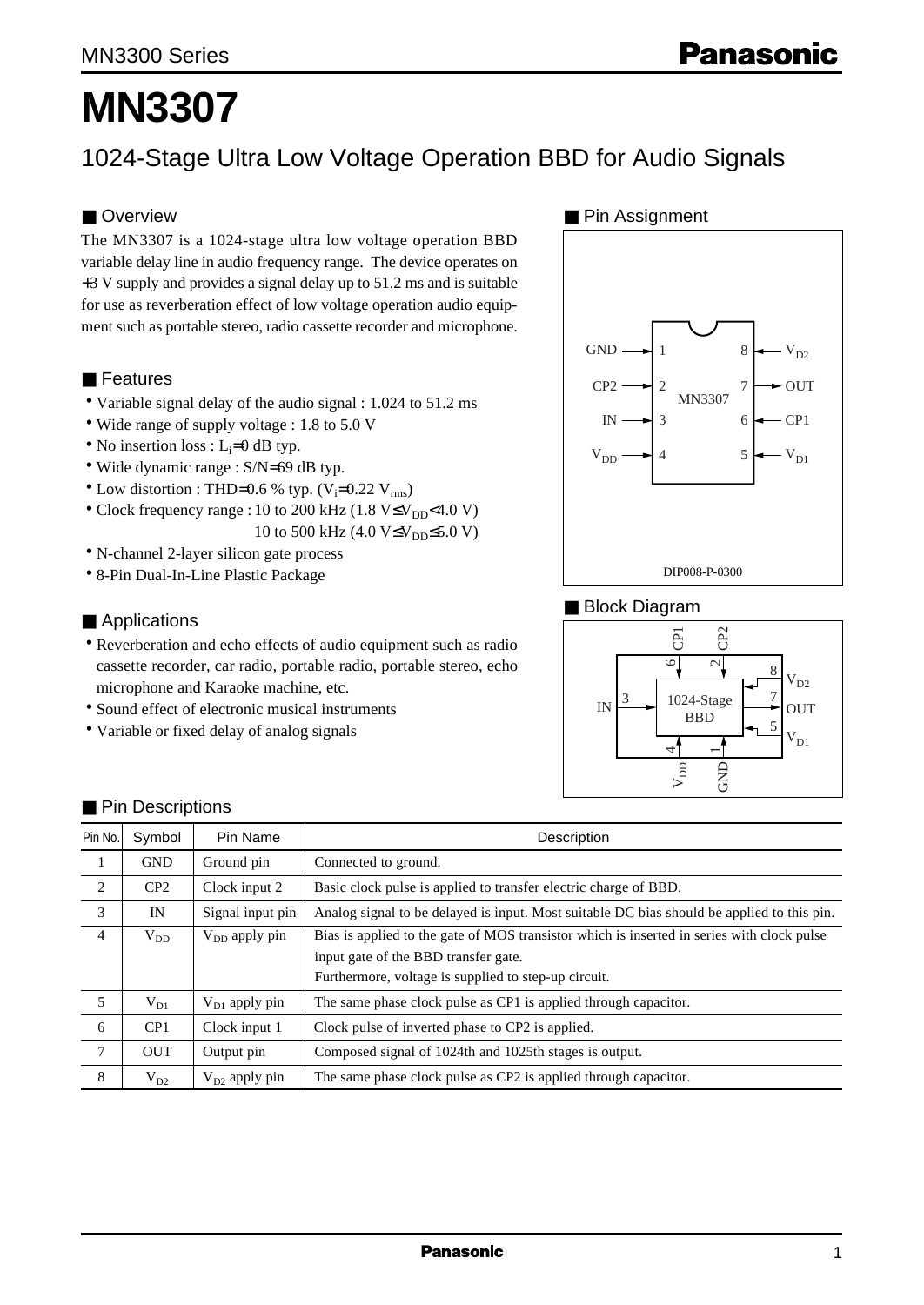# ■ Absolute Maximum Ratings Ta=25°C

| Parameter                     | Symbol                                              | Ratings          | Unit        |
|-------------------------------|-----------------------------------------------------|------------------|-------------|
| Pin voltage                   | $V_{DD}$ , $V_{D1}$ , $V_{D2}$ , $V_{CP}$ , $V_{L}$ | $-0.3$ to $+6.0$ |             |
| Output voltage                | $V_{O}$                                             | $-0.3$ to $+6.0$ |             |
| Operating ambient temperature | $\rm T_{\rm opr}$                                   | $-20$ to $+60$   | $^{\circ}C$ |
| Storage temperature           | $T_{\text{stg}}$                                    | $-55$ to $+125$  | $^{\circ}C$ |

# ■ Operating Conditions Ta=25°C

| Parameter               | Symbol              | Conditions | min      | typ      | max                   | Unit |
|-------------------------|---------------------|------------|----------|----------|-----------------------|------|
| Supply voltage          | $V_{DD}$            |            | $+1.8$   | $+3.0$   | $+5.0$                | V    |
| Clock voltage "H"level  | $V_{\rm{CPH}}$      |            |          | $V_{DD}$ |                       | V    |
| Clock voltage "L"level  | $V_{\rm CPL}$       |            |          | $\Omega$ |                       | V    |
| Clock input capacitance | $C_{CP}$            |            |          |          | 700                   | pF   |
| Clock frequency         | $f_{CP}$            |            | 10       |          | $ 200(500)^{*1} $     | kHz  |
| Clock pulse width       | $*3$<br>$t_{w(CP)}$ |            |          |          | $0.5T^{*2}$           |      |
| Clock rise time         | $*3$<br>$t_{r(CP)}$ |            |          |          | 500                   | ns   |
| Clock fall time         | $*3$<br>$t_{f(CP)}$ |            |          |          | 500                   | ns   |
| Clock cross point       | $\mathbf{V_X}^{*3}$ |            | $\theta$ |          | $ 0.3V_{\text{CPH}} $ | V    |

Note)  $*1$  : ( ) :  $V_{DD}$ =4.0 to 5.0 V

 $*2$ : T=1/f<sub>CP</sub> (Clock period)

\*3 : Clock pulse waveforms

 $V_{X}$ 3V t  $t_{r(CP)}$   $t_{f(CP)}$ CP<sub>2</sub>  $CP1$ w(CP) 90% 50% 10% T

# ■ Electrical Characteristics V<sub>DD</sub>=V<sub>CPH</sub>=3V, V<sub>CPL</sub>=0V, R<sub>L</sub>=56kΩ, LPF : f<sub>C</sub>=20kHz, A<sub>tt</sub>=48dB/oct., Ta=25°C

| Parameter                 | Symbol     | Conditions                                                                     | min  | typ              | max  | Unit       |
|---------------------------|------------|--------------------------------------------------------------------------------|------|------------------|------|------------|
| Supply current            | $I_{DD}$   | $f_{CP} = 40$ kHz                                                              |      | 0.05             |      | mA         |
| Signal delay time 1       | $t_{D1}$   | $V_{\text{DD}}=1.8$ to 4.0 V, f <sub>CP</sub> =10 to 200 kHz                   |      | $N^*$            |      | ms         |
| Signal delay time 2       | $t_{D2}$   | $V_{DD}$ =4.0 to 5.0 V, f <sub>CP</sub> =10 to 500 kHz                         |      | $2 \cdot f_{CP}$ |      |            |
| Input signal frequency    | $f_i$      | $f_{CP}$ =40 kHz, V <sub>i</sub> =0.22 V <sub>rms</sub>                        | 11   |                  |      | kHz        |
|                           |            | Output attenuation $\leq$ 3 dB(0 dB at f <sub>i</sub> =1 kHz)                  |      |                  |      |            |
| Input signal amplitude    | $v_i$      | $f_{CP}$ =40 kHz, $f_i$ =1 kHz, THD=2.5 %                                      | 0.31 | 0.45             |      | $V_{rms}$  |
| Insertion loss            | $L_i$      | $f_{CP}$ =40 kHz, f <sub>i</sub> =1 kHz, V <sub>i</sub> =0.22 V <sub>rms</sub> | $-4$ | $\Omega$         | 4    | dB         |
| Total harmonic distortion | <b>THD</b> | $f_{CP}$ =40 kHz, $f_i$ =1 kHz, $V_i$ =0.22 $V_{rms}$                          |      | 0.6              | 2.5  | $\%$       |
| Output noise voltage      | $V_{no}$   | $f_{CP}$ =100 kHz, Weighted by "A" curve                                       |      | 0.15             | 0.25 | $mV_{rms}$ |
| Signal to noise ratio     | S/N        |                                                                                |      | 69               |      | dB         |

Note) \* : N=BBD stages

#### ■ Circuit Diagram

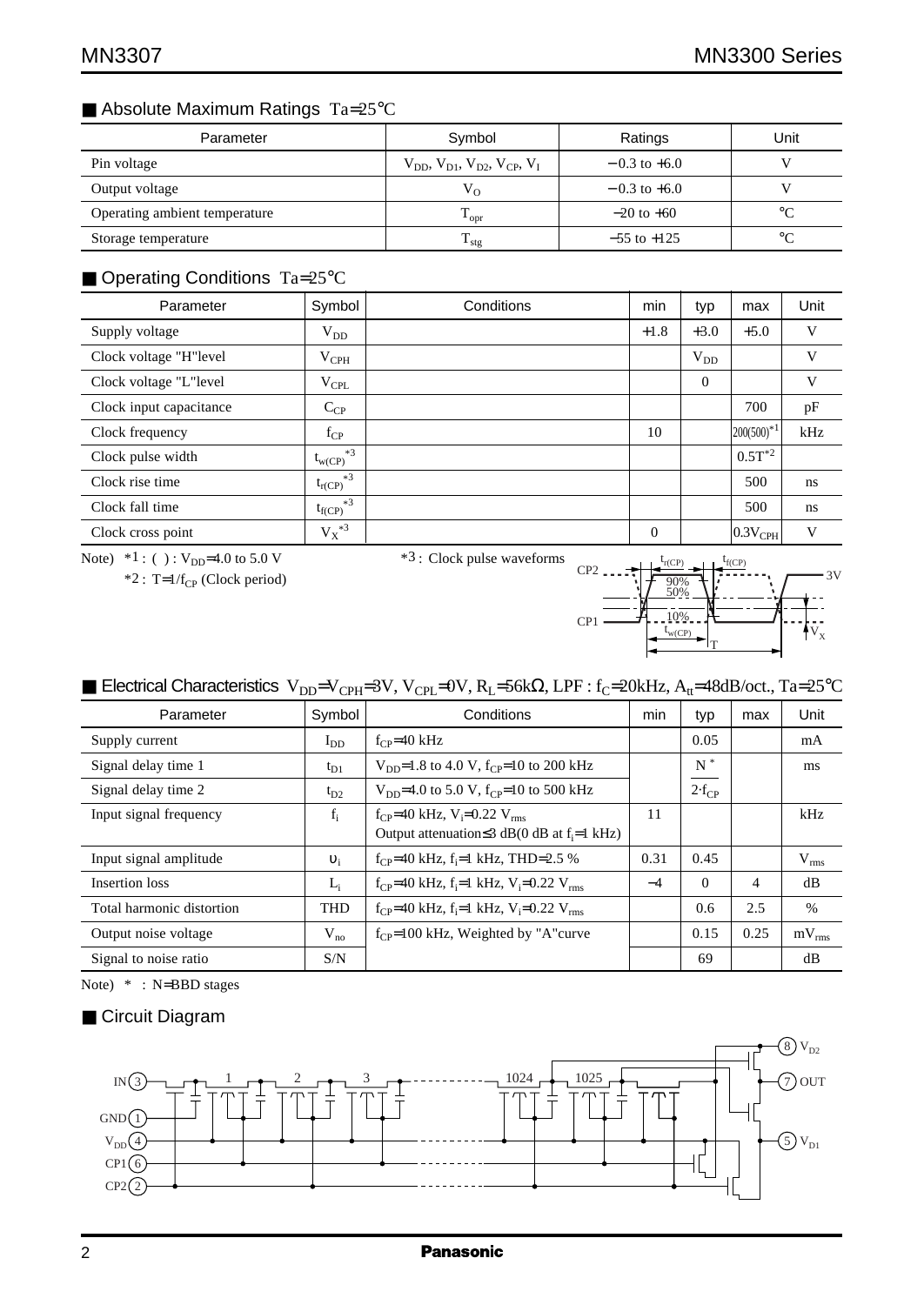# ■ Test Circuit



# ■ Typical Characteristics



**Panasonic**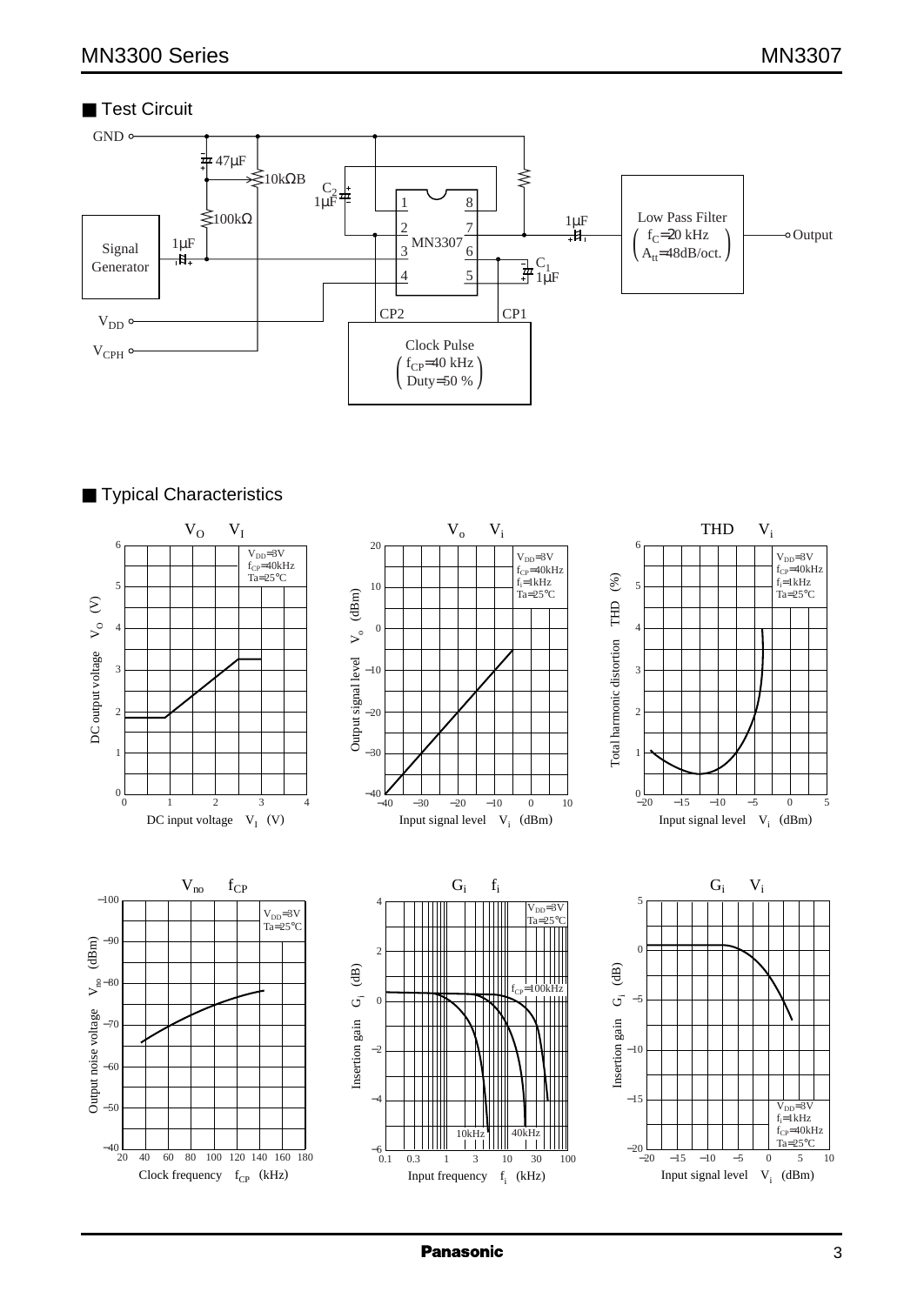## ■ Typical Characteristics (To be continued)